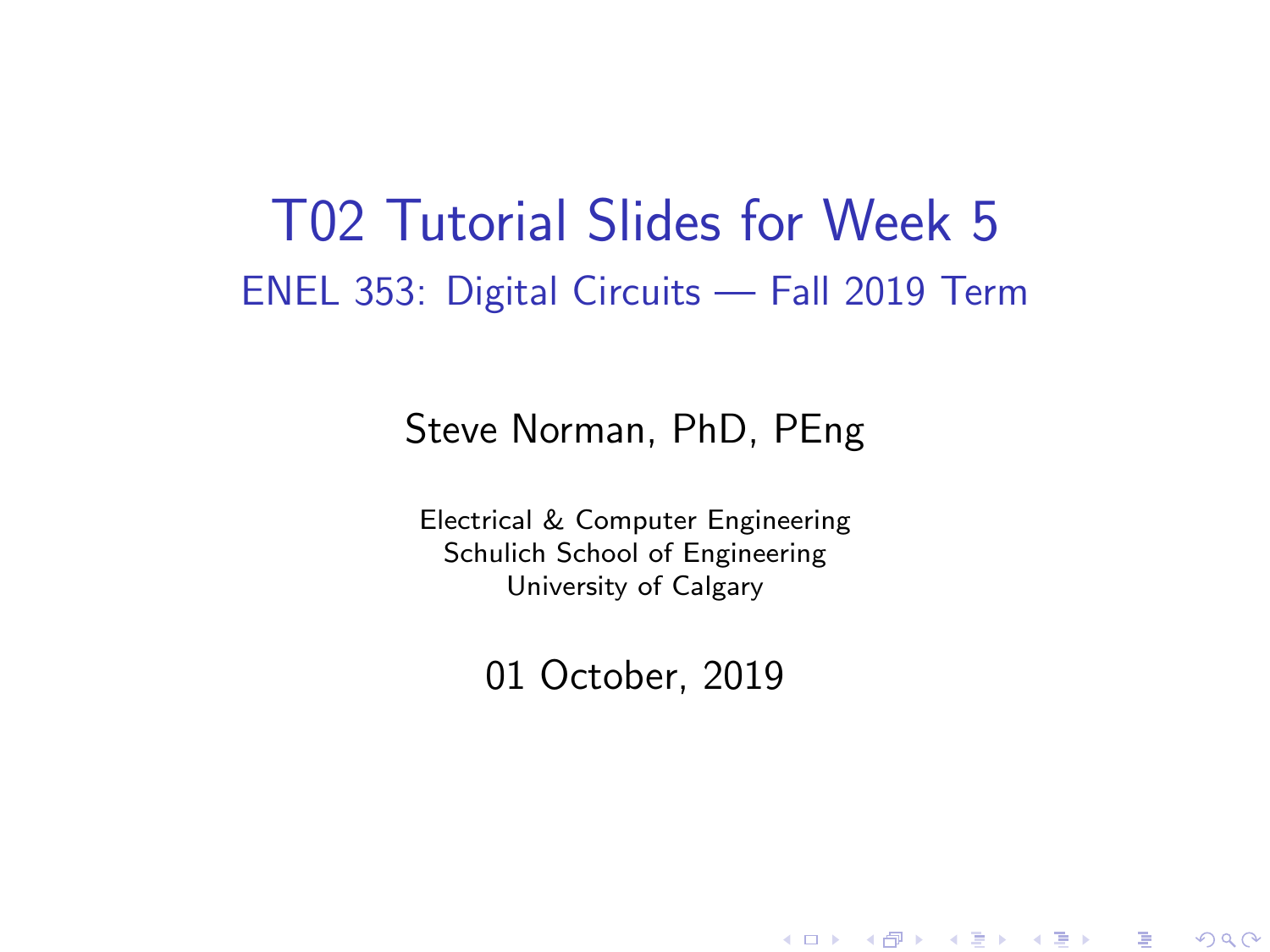## Exercise 1: Algebraic expression to truth table

#### Write out the truth table for  $F(A, B, C) = AB + \overline{AB} + \overline{AB}C$ .

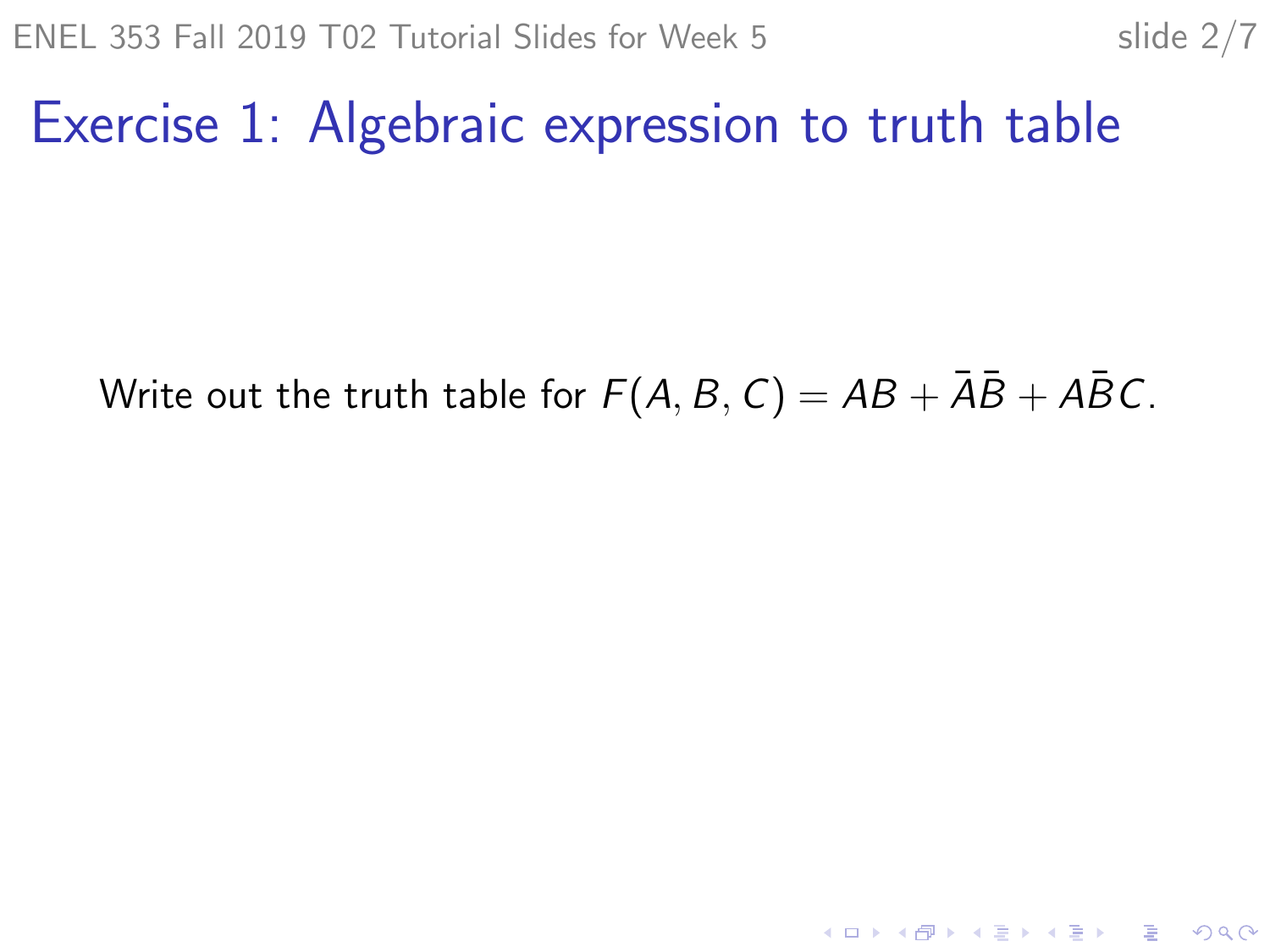**KORKARYKERKER POLO** 

### Exercise 2: Circuit to truth table

Write out the truth table for  $G(A, B, C)$ .



Which would be a simpler description for  $G(A, B, C)$ : SOP canonical form or POS canonical form?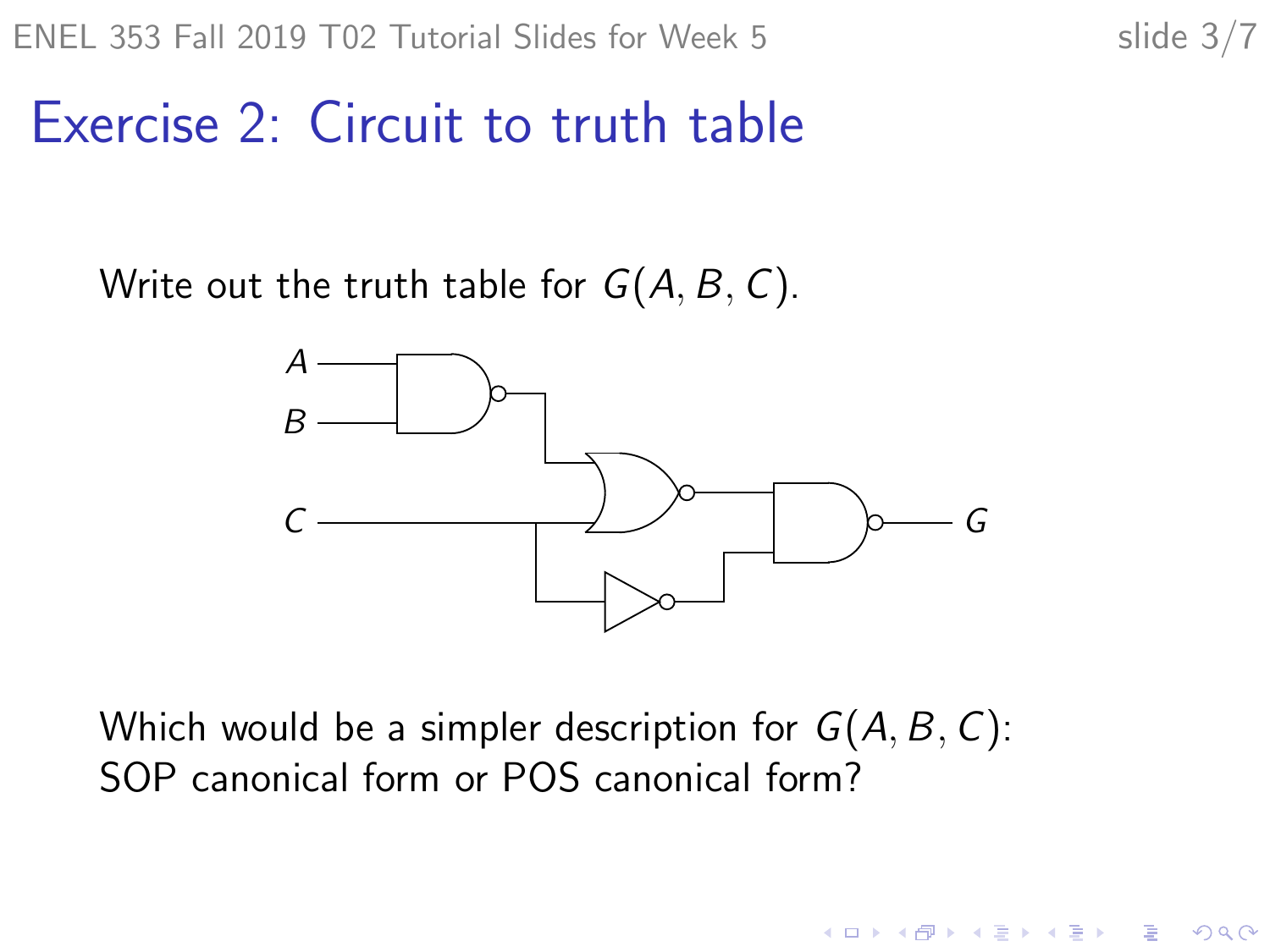**KORKARYKERKER POLO** 

## Exercise 3: Voltage levels

Consider these two buffer designs:



Use the table below to determine which of the buffer designs will work reliably. Assume that there is no significant additive noise on any of the wires.

| <b>Family</b> $V_{DD}$ $V_{IL}$ $V_{HH}$ $V_{OL}$ $V_{OH}$ |  |                              |  |
|------------------------------------------------------------|--|------------------------------|--|
|                                                            |  | TTL 5.0V 0.8V 2.0V 0.4V 2.4V |  |
| CMOS   $5.0V$ 1.35 V 3.15 V 0.33 V 3.84 V                  |  |                              |  |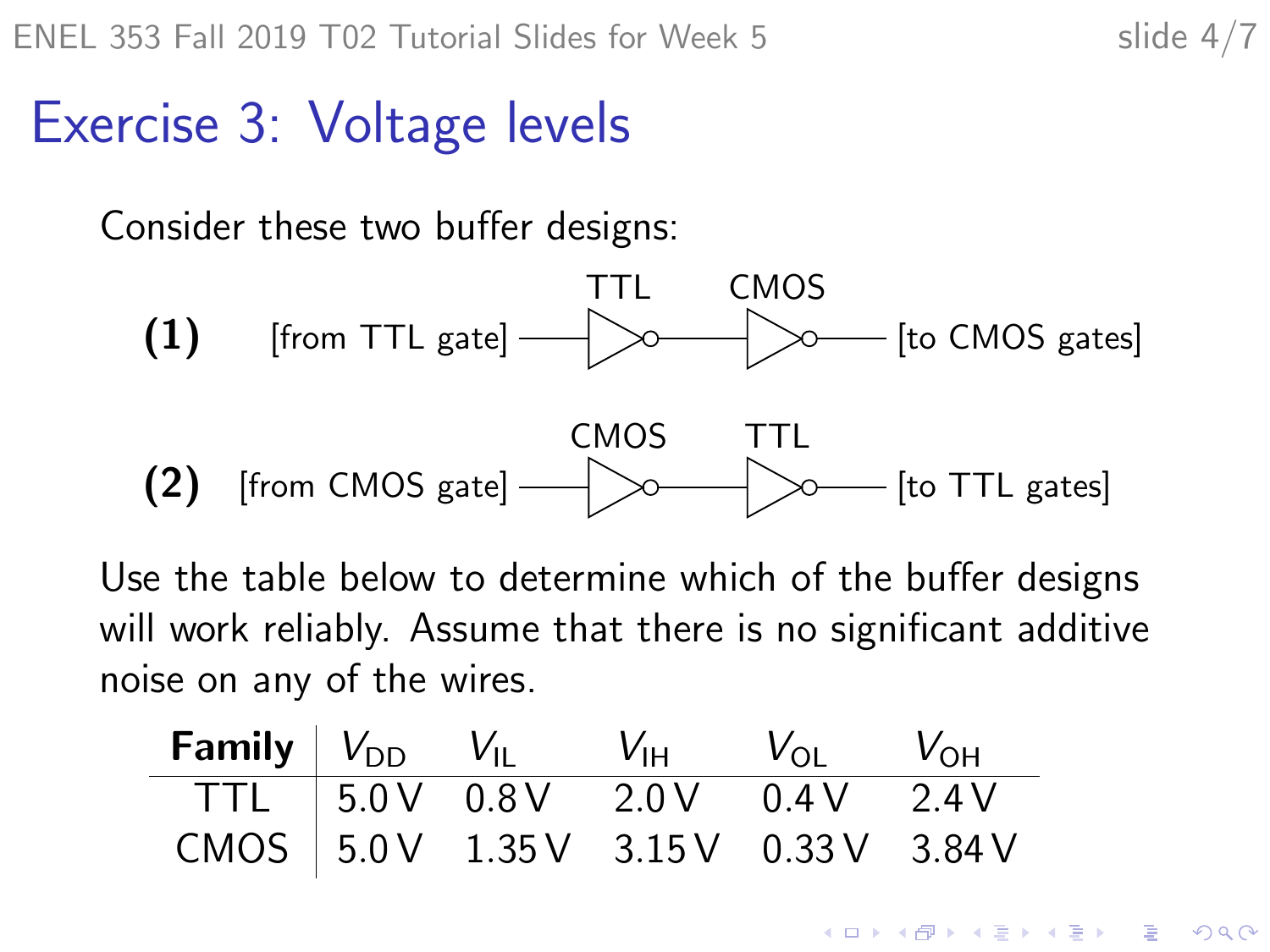# Exercise 4: Expressions—SOP, SOP canonical, POS, POS canonical

Suppose the input variables for a logic function are A, B and C. Which of the following expressions are in

- $\blacktriangleright$  sum-of-products form?
- $\blacktriangleright$  sum-of-products canonical form?
- $\blacktriangleright$  product-of-sums form?
- $\triangleright$  product-of-sums canonical form?
- 1.  $A + \bar{B} + C$
- 2.  $\bar{A}$  $\bar{B}$  $C$
- 3.  $AB + \overline{A}\overline{B}\overline{C}$

4.  $(A+B+\bar{C}) (\bar{A}+B+C)$ 5.  $\overline{ABC} + \overline{ABC} + \overline{ABC}$ 6.  $(A + B)(\bar{B} + \bar{C})$ 

**KORKARYKERKER POLO**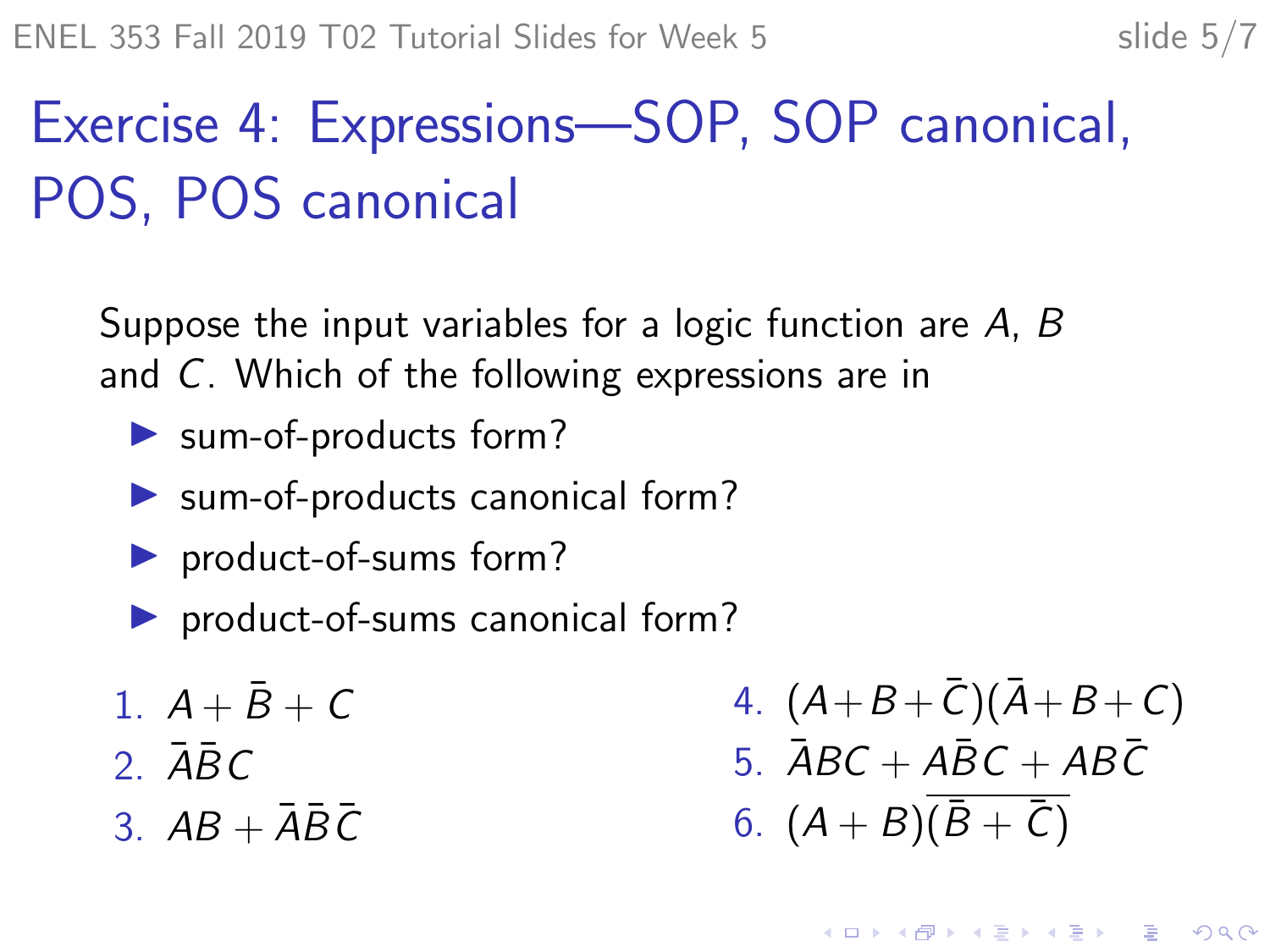# Exercise 5: Truth table to SOP and POS canonical forms



Write SOP and POS canonical forms for  $F(A, B, C)$ . Express your answers using literals, and also using minterm or maxterm numbers.

 $\mathbf{E} = \mathbf{A} \oplus \mathbf{B} + \mathbf{A} \oplus \mathbf{B} + \mathbf{A} \oplus \mathbf{B} + \mathbf{A} \oplus \mathbf{A}$ 

 $2990$